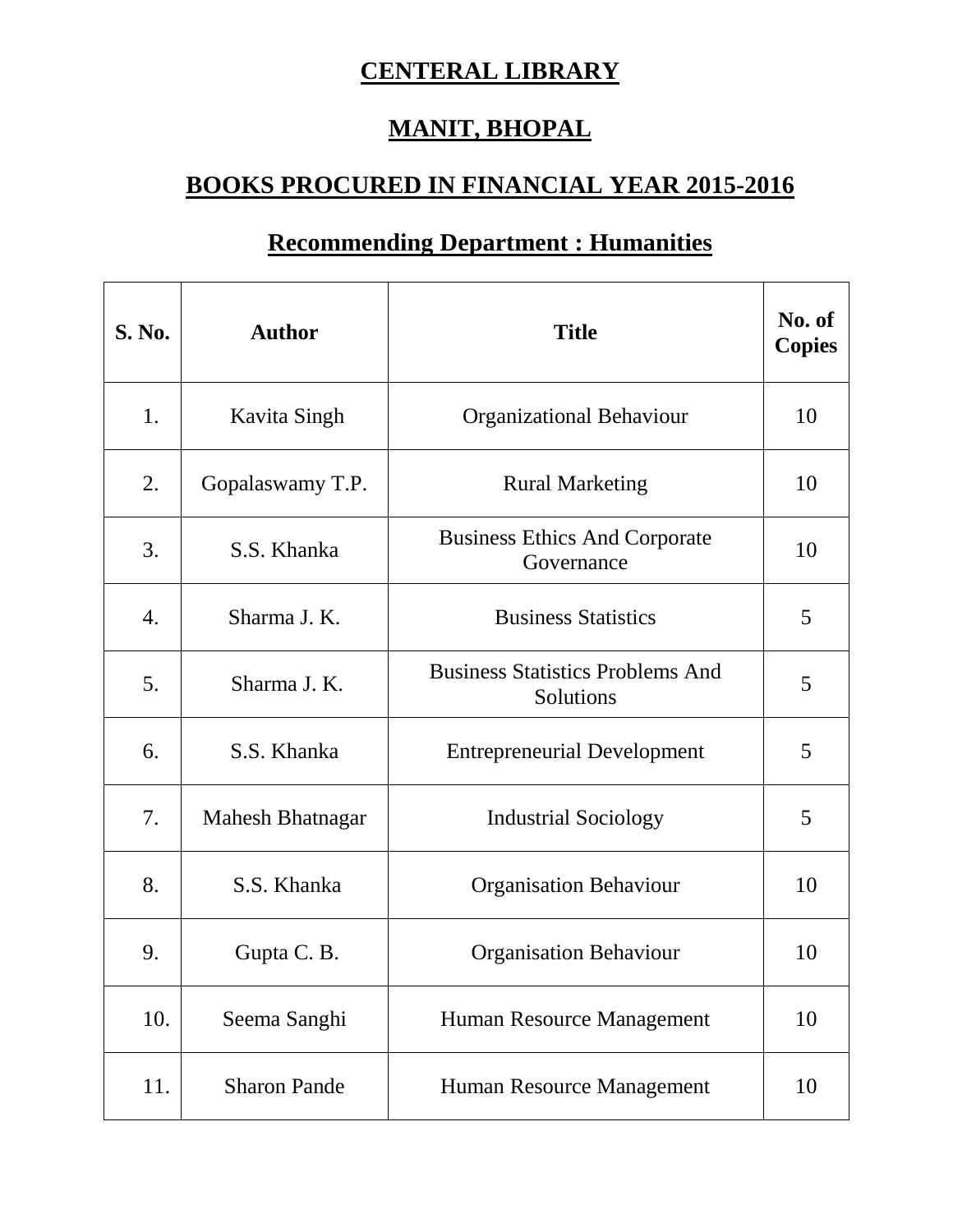| S. No. | <b>Author</b>          | <b>Title</b>                                        | No. of<br><b>Copies</b> |
|--------|------------------------|-----------------------------------------------------|-------------------------|
| 12.    | S.C. Srivastava        | <b>Industrial Relations And Labour Laws</b>         | 10                      |
| 13.    | Shalini Verma          | <b>Business Communication</b>                       | 50                      |
| 14.    | Sengupta               | Management Of Public Relations And<br>Communication | $\overline{2}$          |
| 15.    | Bhatia & Jain          | <b>Professional Communication Skills</b>            | 10                      |
| 16.    | Chandan                | <b>Statistics For Business And Economics</b>        | 10                      |
| 17.    | Hooda R.P              | <b>Statistics For Business And Economics</b>        | 10                      |
| 18.    | S.S. Khanka            | Human Resource Management                           | 10                      |
| 19.    | Shuchita Singh         | <b>Behavioural Finance</b>                          | $\mathbf{1}$            |
| 20.    | <b>Bhavesh Patel</b>   | <b>Project Management</b>                           | 1                       |
| 21.    | Upagade                | <b>Research Methodology</b>                         | $\overline{2}$          |
| 22.    | Sudha<br>Nayak/Cauvery | <b>Research Methodology</b>                         | $\overline{2}$          |
| 23.    | Deepak Chawla          | <b>Research Methodology</b>                         | 5                       |
| 24.    | Madhukar R.K.          | <b>Business Communication</b>                       | 20                      |
| 25.    | Rishipal               | <b>Training And Development Methods</b>             | $\overline{2}$          |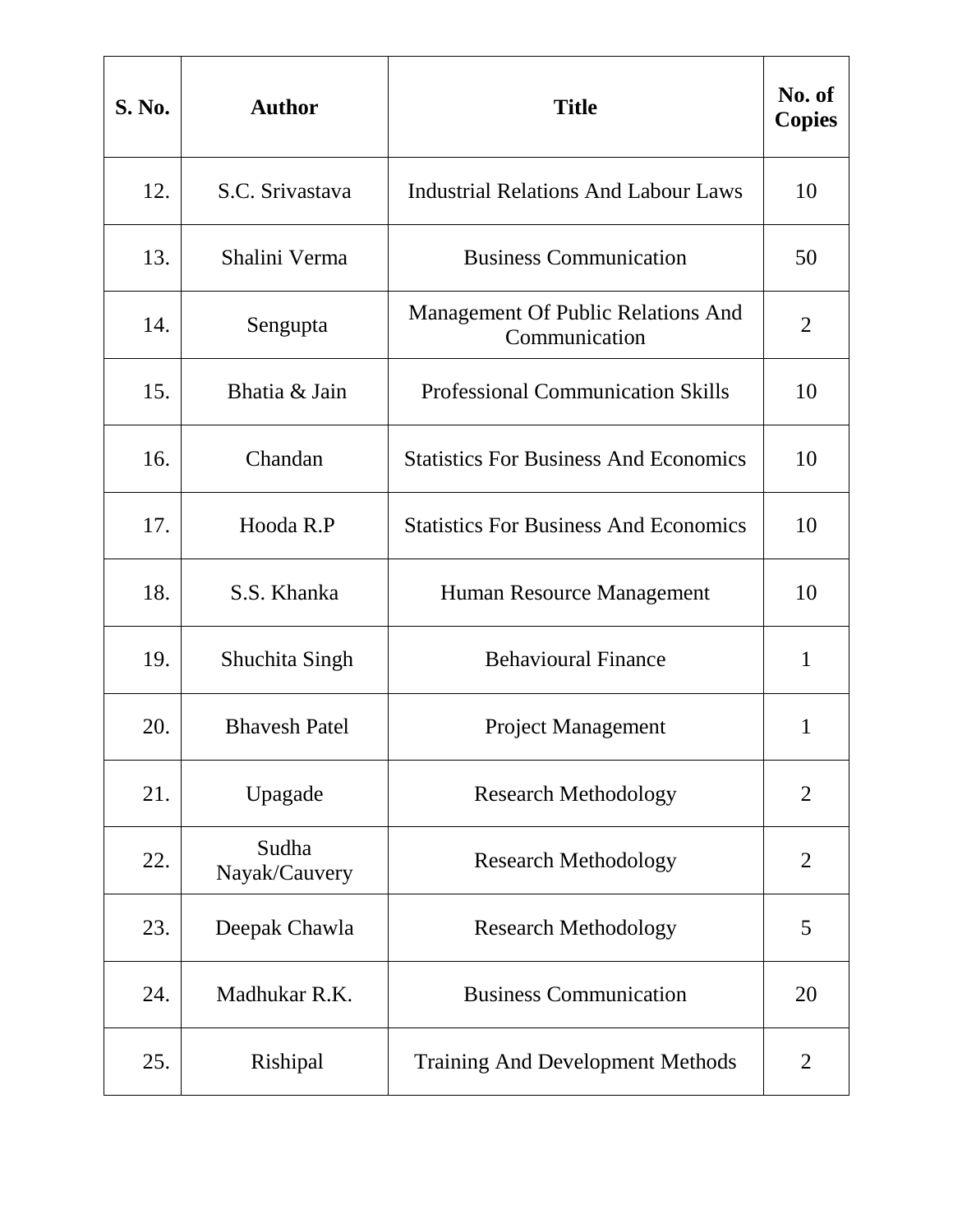| <b>S. No.</b> | <b>Author</b>     | <b>Title</b>                                                         | No. of<br><b>Copies</b> |
|---------------|-------------------|----------------------------------------------------------------------|-------------------------|
| 26.           | Onkar             | Managing Career By Discovering Your<br>Personality                   | 5                       |
| 27.           | K. Alex           | <b>Soft Skills</b>                                                   | 5                       |
| 28.           | R. M. Onkar       | <b>Personality Development And Career</b><br>Management              | 5                       |
| 29.           | Shalini Verma     | <b>Body Language</b>                                                 | 5                       |
| 30.           | Adedeji B. Badiru | <b>Project Management</b>                                            | $\overline{2}$          |
| 31.           | R.S. Aggarwal     | <b>Quantitative Aptitude</b>                                         | $\mathbf{1}$            |
| 32.           | Singh J.          | Way To Success Step By Step                                          | 1                       |
| 33.           | Adithan M         | <b>Study Skills For Professional Students</b><br>In Higher Education | $\mathbf{1}$            |
| 34.           | Wren & Martin     | High School English Grammar &<br>Composition                         | $\overline{2}$          |
| 35.           | Mark Bould        | The Routledge Companion To Science<br>Fiction                        | $\overline{2}$          |
| 36.           | Carl Thompson     | <b>Travel Writing</b>                                                | $\mathbf{1}$            |
| 37.           | R.S. Aggarwal     | Verbal & Non-Verbal Reasoning                                        | $\overline{2}$          |
| 38.           | R.S. Aggarwal     | A Modern Approach To Verbal<br>Reasoning                             | $\overline{2}$          |
| 39.           | R.S. Aggarwal     | A Modern Approach To Non-Verbal<br>Reasoning                         | 2                       |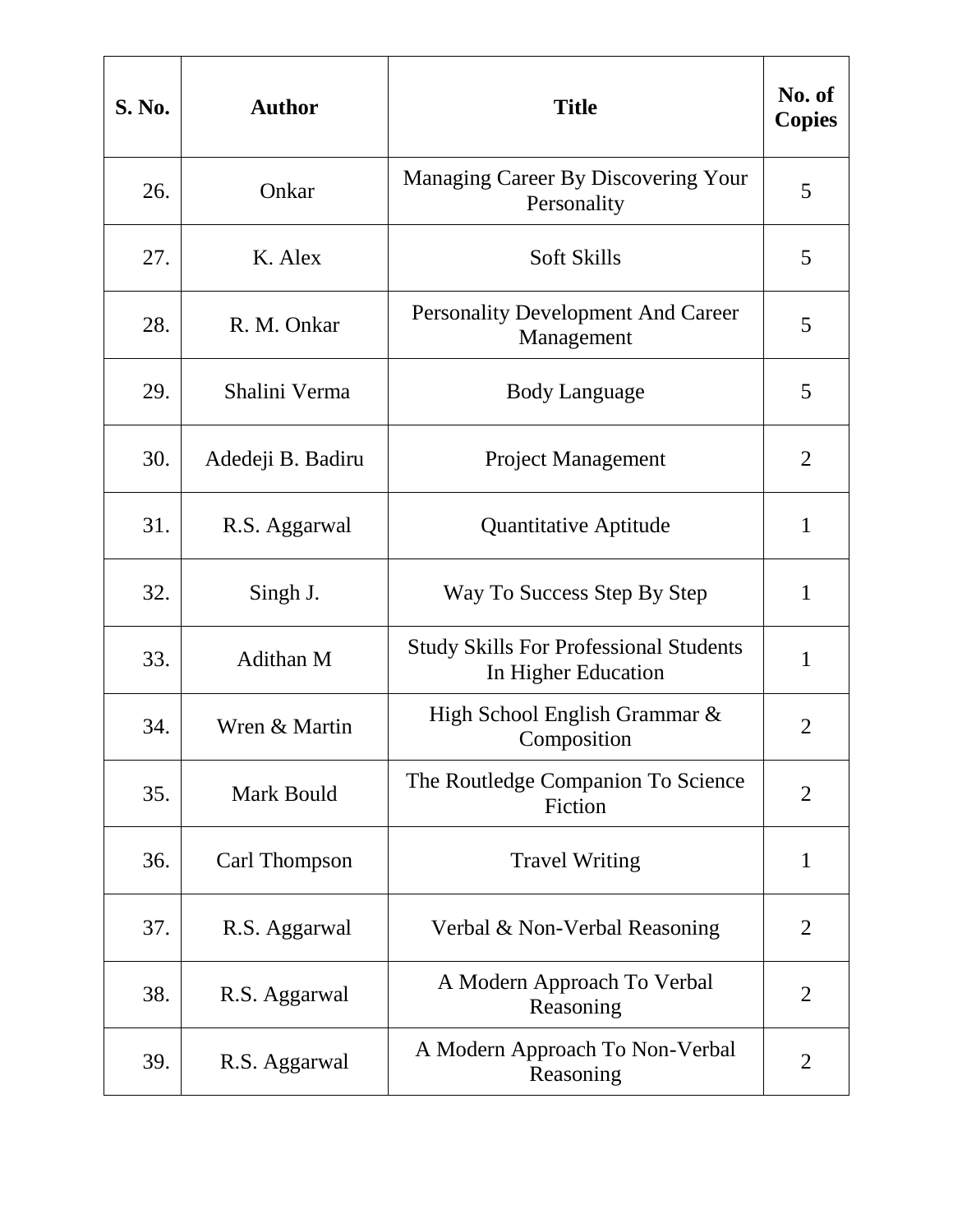| S. No. | <b>Author</b>                              | <b>Title</b>                                          | No. of<br><b>Copies</b> |
|--------|--------------------------------------------|-------------------------------------------------------|-------------------------|
| 40.    | R.S. Aggarwal                              | <b>Logical Reasoning</b>                              | $\overline{2}$          |
| 41.    | Monika                                     | <b>Introduction To Narratology</b>                    | 2                       |
| 42.    | Sullivan                                   | Comparative Children's Literature                     | $\mathbf{1}$            |
| 43.    | Suman Gupta                                | <b>Contemporary Literature: The Basics</b>            | $\overline{2}$          |
| 44.    | Graham Huggan                              | <b>Postcolonial Ecocriticism</b>                      | $\mathbf{1}$            |
| 45.    | Elizabeth                                  | Reading The Nation In English<br>Literature           | $\mathbf{1}$            |
| 46.    | David Rudd                                 | The Routledge Companion To<br>Children's Literature   | 1                       |
| 47.    | <b>Shankar Rao</b>                         | Sociology: Principles Of Sociology                    | 5                       |
| 48.    | <b>Shankar Rao</b>                         | Sociology Of Indian Society                           | 5                       |
| 49.    | <b>Shankar Rao</b>                         | <b>Indian Social Problems</b>                         | 5                       |
| 50.    | R.D. Trivedi                               | <b>History Of English Literature</b>                  | $\mathbf{1}$            |
| 51.    | Chaudhary                                  | Better Spoken English                                 | 5                       |
| 52.    | <b>Andrew Bennett</b>                      | An Introduction To Literature Criticism<br>And Theory | 1                       |
| 53.    | <b>S.Chands Exam</b><br><b>Success Srs</b> | <b>Test Of Reasoning</b>                              | 2                       |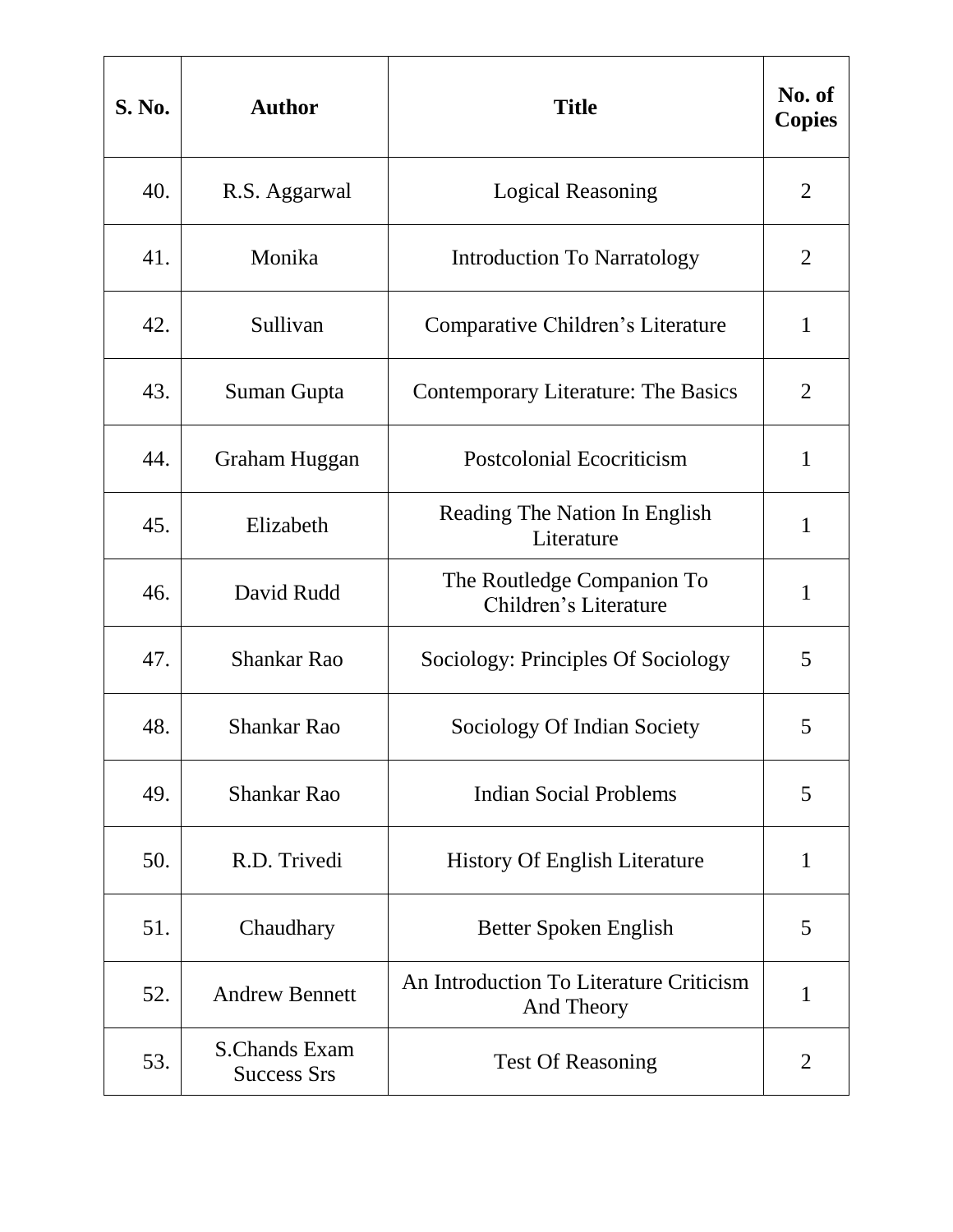| <b>S. No.</b> | <b>Author</b>                              | <b>Title</b>                                                               | No. of<br><b>Copies</b> |
|---------------|--------------------------------------------|----------------------------------------------------------------------------|-------------------------|
| 54.           | <b>S.Chands Exam</b><br><b>Success Srs</b> | <b>Objective Non-Verbal Reasoning</b>                                      | $\overline{2}$          |
| 55.           | <b>S.Chands Exam</b><br><b>Success Srs</b> | <b>Objective Verbal Reasoning</b>                                          | 2                       |
| 56.           | <b>S.Chands Exam</b><br><b>Success Srs</b> | <b>Objective Logical Reasoning</b>                                         | $\overline{2}$          |
| 57.           | <b>S.Chands Exam</b><br><b>Success Srs</b> | Quantitative Aptitude For Competitive<br>Examinations                      | $\overline{2}$          |
| 58.           | <b>S.Chands Exam</b><br><b>Success Srs</b> | Common Errors In English                                                   | $\overline{2}$          |
| 59.           | <b>S.Chands Exam</b><br><b>Success Srs</b> | <b>Reasoning Wonder</b>                                                    | $\mathbf{1}$            |
| 60.           | Shalini Verma                              | <b>Technical Communication</b>                                             | 10                      |
| 61.           | Banerjee                                   | Who Cheats And How?                                                        | $\mathbf{1}$            |
| 62.           | Raghava                                    | <b>Failure To Millionaire</b>                                              | 1                       |
| 63.           | Joshi                                      | <b>Campus To Corporate</b>                                                 | $\mathbf{1}$            |
| 64.           | Machi                                      | The Literature Review: Six Steps To<br><b>Success</b>                      | 1                       |
| 65.           | Kiteley                                    | Literature Reviews In Social Work                                          | $\mathbf{1}$            |
| 66.           | Gamble                                     | <b>Interpersonal Communication Building</b><br><b>Connections Together</b> | 1                       |
| 67.           | Neuliep                                    | Intercultural Communication: A<br><b>Contextual Approach</b>               | 1                       |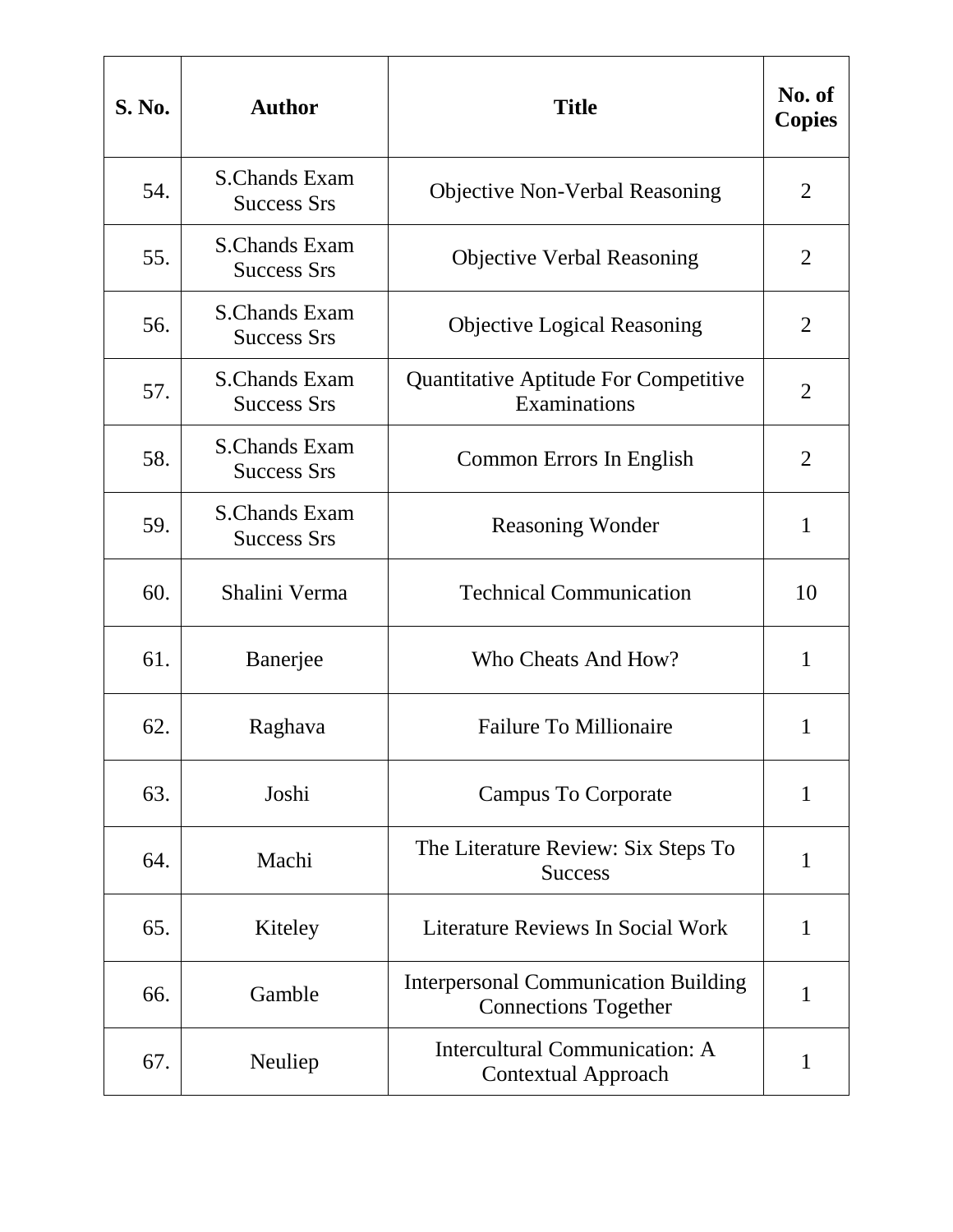| <b>S. No.</b> | <b>Author</b>       | <b>Title</b>                                                               | No. of<br><b>Copies</b> |
|---------------|---------------------|----------------------------------------------------------------------------|-------------------------|
| 68.           | <b>Braithwaite</b>  | <b>Engaging Theories In Interpersonal</b><br>Communication                 | $\mathbf{1}$            |
| 69.           | Sutton              | Systematic Approaches To A Successful<br><b>Literature Review</b>          | 1                       |
| 70.           | Joshi               | <b>Campus To Corporate</b>                                                 | 5                       |
| 71.           | Singh               | <b>Rural Development</b>                                                   | 5                       |
| 72.           | Quintanilla         | <b>Business And Professional</b><br>Communication                          | 15                      |
| 73.           | <b>Nelson Jones</b> | <b>Basic Counselling Skills</b>                                            | $\overline{2}$          |
| 74.           | Northouse           | Leadership                                                                 | 5                       |
| 75.           | Lewis               | <b>Body Language</b>                                                       | 5                       |
| 76.           | Kulshrestha S.K.    | Urban And Regional Planning In India                                       | 10                      |
| 77.           | Duck                | The Basics Of Communication                                                | 10                      |
| 78.           | <b>Becker</b>       | <b>Publishing Journal Articles</b>                                         | $\mathbf{1}$            |
| 79.           | Subramanian         | <b>Women Writing Violence</b>                                              | $\mathbf{1}$            |
| 80.           | Narasimhan          | <b>Translation As A Touchstone</b>                                         | $\mathbf{1}$            |
| 81.           | Ramakrishnan E.V.   | <b>Interdisciplinary Alter Natives In</b><br><b>Comparative Literature</b> | $\mathbf{1}$            |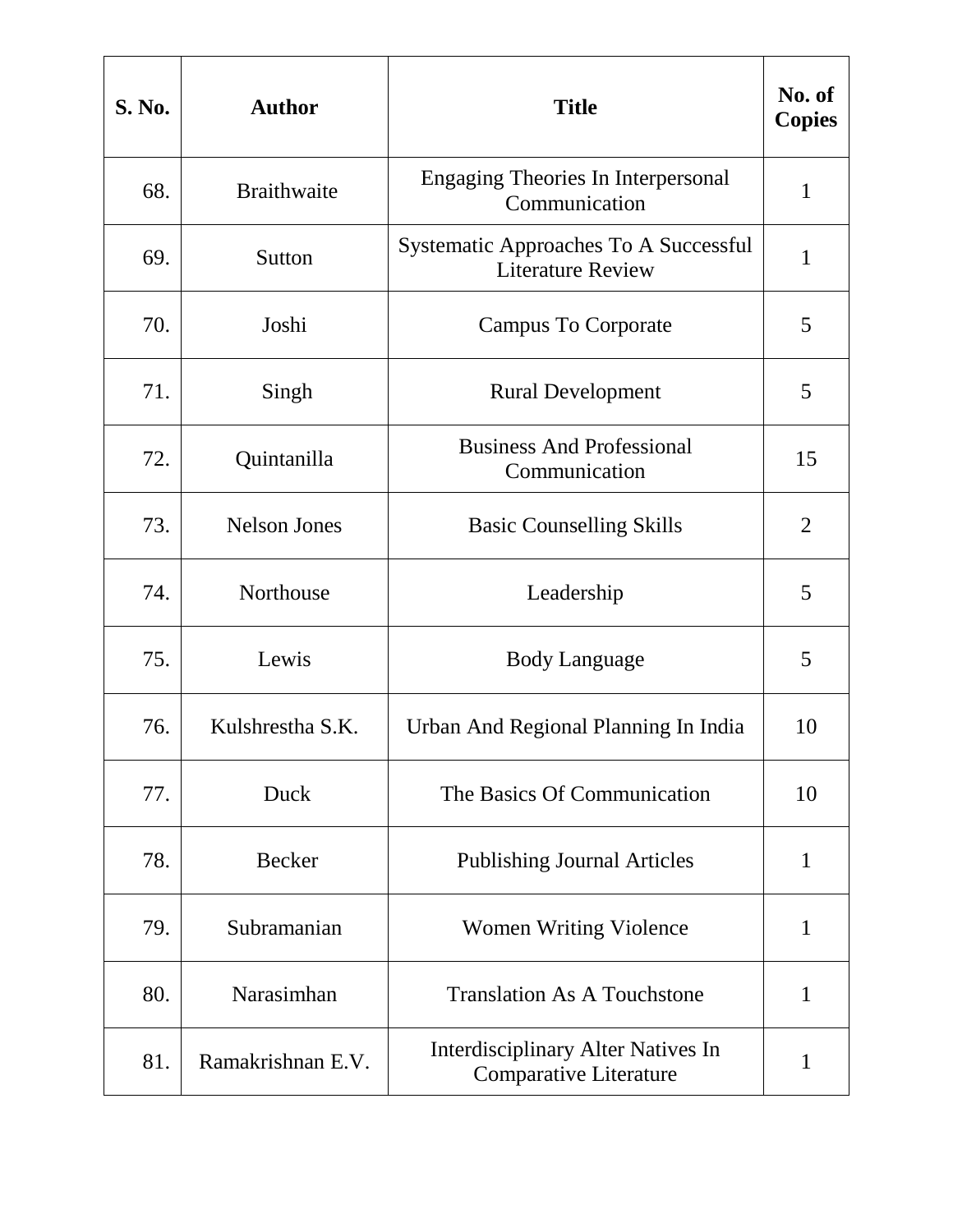| <b>S. No.</b> | <b>Author</b> | <b>Title</b>                              | No. of<br><b>Copies</b> |
|---------------|---------------|-------------------------------------------|-------------------------|
| 82.           | Northouse     | Introduction To Leadership                | 5                       |
| 83.           | Ahluwalia     | Urbanisation In India                     | $\overline{2}$          |
| 84.           | Siddiqui      | Leading From The Heart                    | $\mathbf{1}$            |
| 85.           | Cornelissen   | <b>Corporate Communication</b>            | 5                       |
| 86.           | Schedlitzki   | <b>Studying Leadership</b>                | 5                       |
| 87.           | Mohanty       | <b>Cities And Public Policy</b>           | $\mathbf{1}$            |
| 88.           | Ryder         | <b>Intellectual Property And Business</b> | 1                       |
| 89.           | Dutta         | Ethnic Worlds In Select Indian Fiction    | $\mathbf{1}$            |
| 90.           | Malhotra      | Why You Must Know This Man                | 1                       |
| 91.           | Northouse     | Leadership                                | $\mathbf{1}$            |
| 92.           | Rowe          | Cases In Leadership                       | $\overline{2}$          |
| 93.           | Jones         | Napoleonic Leadership                     | $\mathbf{1}$            |
| 94.           | Carroll       | Leadership                                | $\overline{2}$          |
| 95.           | Johnson       | <b>Organizational Ethics</b>              | $\overline{2}$          |